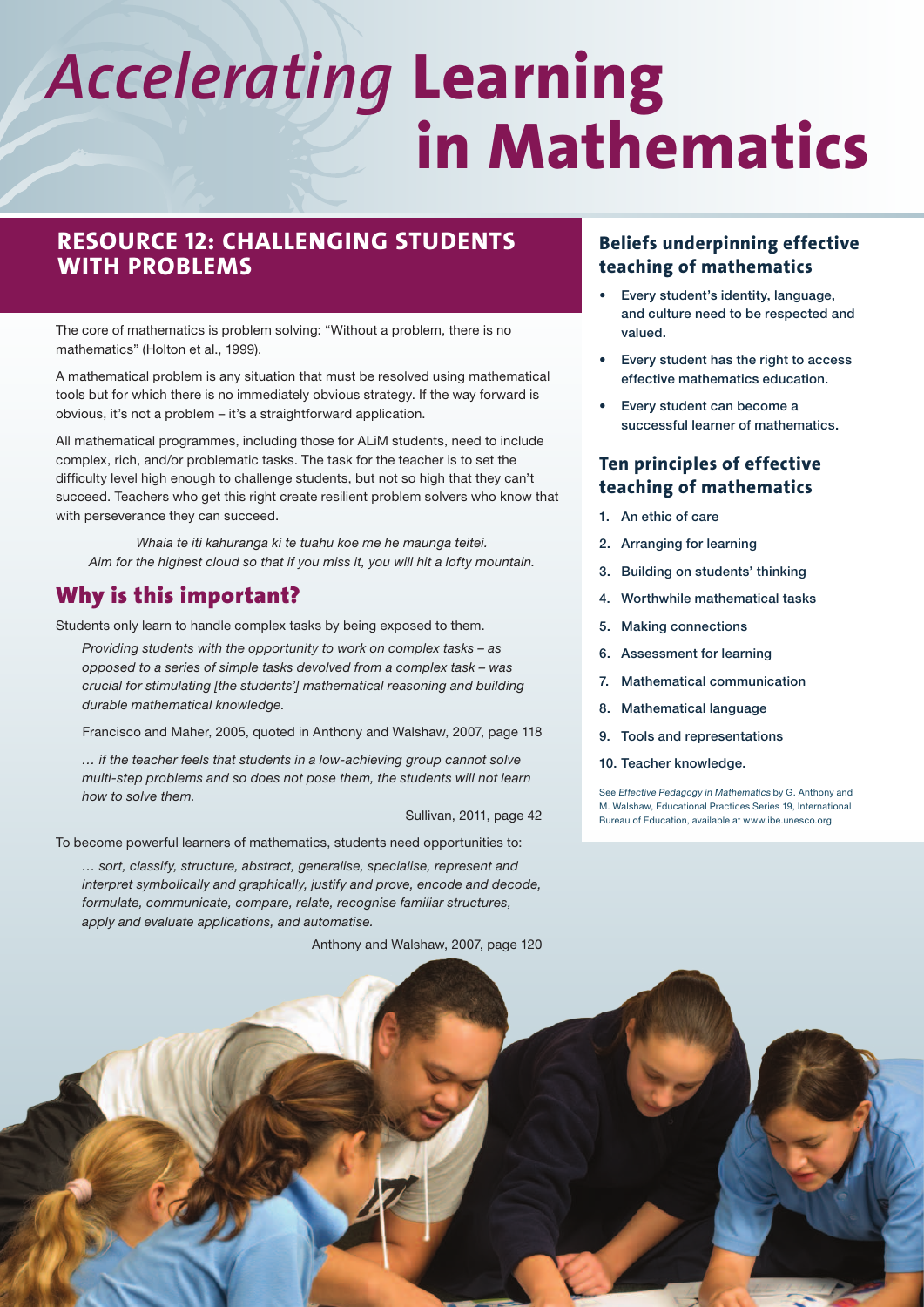It is the problem-solving potential of mathematics that makes it useful and interesting. If students are not exposed to problematic tasks, they are unlikely to see the point of mathematics, show interest in mathematics, or gain satisfaction from mathematics.

Tolerance of difficulty is essential in a problem-solving disposition because being stuck is an inevitable stage in resolving just about any problem. Getting unstuck typically takes time and involves trying a variety of approaches. Students need to learn this experientially.

## Problems that are "problematic"

Students need to experience a wide range of problems so that they can develop skills and strategies that have realworld relevance. This principle is embedded in the stem to the achievement objectives in the mathematics curriculum.

In a range of meaningful contexts, students will be engaged in thinking mathematically and statistically. They will solve problems and model situations that require them to …

A good problem is "problematic" – it is centred around a genuine problem. Unlike "problems" that can be solved by applying a simple procedure, problematic tasks challenge students' thinking and involve them in testing, proving, explaining, reflecting, and interpreting. Such tasks:

- are accessible and extendable
- allow individuals to make decisions
- • promote discussion and communication
- encourage originality and invention
- encourage "what if?" and "what if not?" questions
- contain an element of surprise.

#### Adapted from Ahmed, 1987

A problematic task offers serious potential for discussion and learning. When students explain their ideas, respond to the ideas of others, and allow their thinking to be challenged, they are "doing maths". For those who think maths is all about "getting it right" and who need the positive reinforcement of long lines of ticks next to "answers" in their books, this can be difficult to accept. But students need to be weaned from this counterproductive orientation.

… studies suggest that a classroom orientation that consistently defines task outcomes in terms of the answers rather than the thinking processes entailed in reaching the answers negatively affects the thinking processes and mathematical identities of learners.

#### Anthony and Walshaw, 2007, page 122

Where teachers value process over answers, the emphasis shifts from "Did you get it right?" to "Do you understand?" and "What did we learn?" Teachers need to make this emphasis explicit.

#### **Getting real**

Word problems are usually attempts to put mathematics into contexts, but putting problems into words doesn't automatically make them real. This can be an issue for students, who get confused by the fact that, simultaneously, they have to pay attention to things that they would normally ignore and ignore things that they would normally assume mattered.

Think about ways in which this word problem is unrealistic:

A caterer at a wedding supplies 5 pavlovas. At the end of the wedding, she sees three quarters of all the pavlovas were eaten. How many pavlovas were eaten?

Most obviously, why would a caterer ever bother with such a calculation? They could hardly assume that, next time around, they should only provide 3 ¾ pavlovas!

The challenge for teachers is to provide students with problems that draw on their experience of reality, rather than asking them to suspend it.

Such authentic contexts provide sense-making and experientially real situations for children, rather than simply serve as cover stories for proceduralised and frequently irrelevant tasks.

#### English, 2004, page 3

Mathematical problems do not, however, need to be set in reallife contexts. Imaginative contexts can provide engaging and engrossing opportunities for mathematical explorations. And playfulness and humour can increase student engagement and encourage creative thinking.

Watson (2004) argues that 'realistic' does not mean that tasks must necessarily involve real contexts … she advocates that tasks should be seen as 'realistic' not because they relate to any particular everyday context, but because they make students think in 'real' ways.

Anthony and Walshaw, 2007, page 114

For an example of a rich mathematical problem set in a mythical context, see the Icarus and Daedalus problem on the Math Pickle website at [http://www.youtube.com/watch?v=R4oINmqHXVY&feat](http://www.youtube.com/watch?v=R4oINmqHXVY&feature=player_embedded#!) [ure=player\\_embedded#!](http://www.youtube.com/watch?v=R4oINmqHXVY&feature=player_embedded#!)

#### **Unpacking word problems**

ALiM students are likely to need deliberate support in interpreting word problems. But it is important not to begin by unpacking the problem for them, assuming that they are incapable of getting meaning from the words. Instead of supporting them to learn, this will encourage dependency. Rather, expect the students to do their utmost (working individually or in twos or threes) to make sense of the problem, and then get them to explain to you what they believe it is about. You can then support them to complete the interpretation process.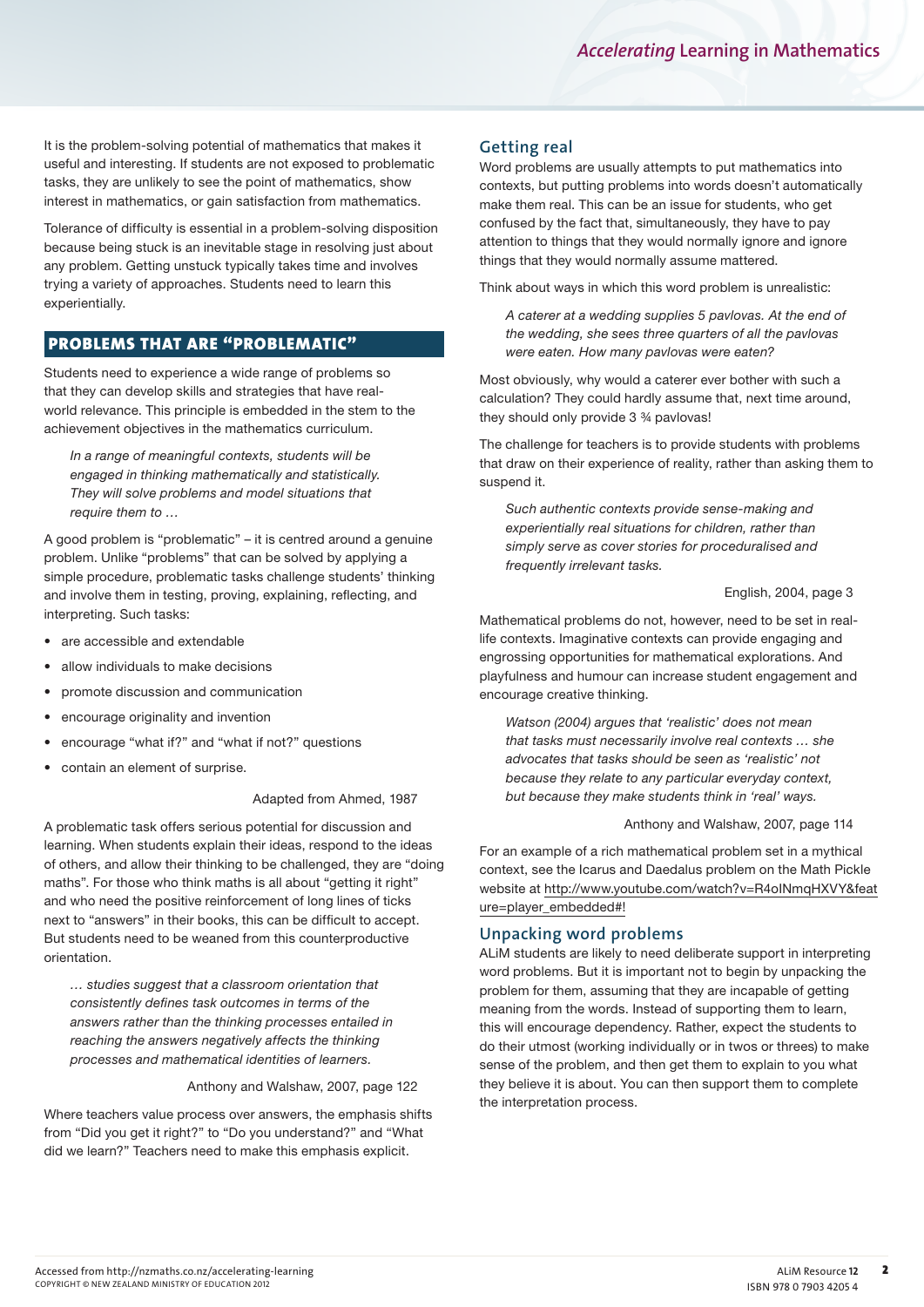### **Don't be too tidy**

The way word problems are constructed can limit student thinking. Real-life problems rarely have a single, straightforward solution, so students need exposure to problems that allow for different solutions. Such problems are important in shifting the focus from the answer to the mathematical thinking involved.

It is also important that students (including ALiM students) are not restricted to problems that have tidy, whole number solutions. If they are, they will be ill-equipped to deal with more realistic problems, which typically involve messier numbers, both as inputs (for example, measurement data) and as solutions. Real-life problems will provide students with the impetus and need to move beyond the set of counting numbers.

#### Where to look

The following is a small selection of sites and books worth exploring for the ideas, inspiration, and rich problems they offer.

#### **nRich**

The nRich website, created as part of the Millenium Mathematics Project (University of Canterbury), provides a wide range of investigations and ways to differentiate tasks. The site uses the term "low threshold, high ceiling" (LTHC) to describe tasks that accommodate a wide range of learners. A LTHC task has relatively easy entry points so that all students can begin it, but has scope for exploration and challenge for students are all levels. See [http://](http://nrich.maths.org/7701) [nrich.maths.org/7701](http://nrich.maths.org/7701) for further information and suggested tasks.

The Millenium Mathematics Project has also created a series of sports-related problems. See<http://sport.maths.org/content/>

#### **Math Pickle**

The Math Pickle website (<http://mathpickle.com/Videos.html>), created by Dr Gordon Hamilton, is an excellent source of creative and challenging problems. The website includes videos, computer-assisted presentations, and downloadable files to support the activities. The problems are arranged by level, beginning with problems for kindergarten students, so there is plenty of scope for easing students into investigative problem solving.

Gordon Hamilton delights in giving students unsolvable tasks ("\$1,000,000 problems"). One of his goals is to remove the stigma associated with failure and to "entice teachers to push their students over the cliff-edge of knowledge".

#### **Just wondering**

An important shift takes place in students' degree of participation when they become problem posers as well as problem solvers. Annie Fetter, in her talk "Ever Wonder What They'd Notice (if only someone would ask)" ([http://www.youtube.com/](http://www.youtube.com/watch?v=WFvYZDR4OeY) [watch?v=WFvYZDR4OeY](http://www.youtube.com/watch?v=WFvYZDR4OeY)), suggests that teachers give students "maths stories" (scenarios) that don't have a defined problem and then ask "What do you notice" and "What do you wonder?"

A simple way to apply this is to give students an interesting image, for example:



Student responses can be used as the basis for investigations.

#### **Dan Meyer**

Dan Meyer's short videos (mostly less than one minute) offer a creative catalyst for numerous mathematical investigations. The videos often use fun contexts such as "the world's largest gummibear". See <http://vimeo.com/ddmeyer/videos>

Meyer seldom prescribes an investigative question; sometimes he doesn't even narrate his videos – he simply presents a visual scenario designed to awaken curiosity. In Popcorn Picker ([http://](http://vimeo.com/42501010) [vimeo.com/42501010\)](http://vimeo.com/42501010), for example, we see him create two paper cylinders, each made from an A4 sheet of paper, which he fills with popcorn. We find ourselves wondering, "Do the two cylinders hold the same amount?" Students can explore this problem by creating their own cylinders and using popcorn as a measure.

#### **Picture books**

Children move with ease between the real and the imagined. One ALiM teacher reported that students in her group had "aha" moments when a concept was introduced using a story.

NZ Maths has examples of picture books, organised by strand and level (see [http://nzmaths.co.nz/picture-books-mathematical](http://nzmaths.co.nz/picture-books-mathematical-content)[content](http://nzmaths.co.nz/picture-books-mathematical-content)). Two examples are:

Half a Slice of Bread and Butter by Peter Durkin (ISBN 978-0-3830-3694-0)

In real life, children have many experiences of sharing. In this book, two children learn about the relative size of a half as they share food with more and more children. This book is useful for helping students to understand that as the number of shares increases, the size of the share decreases.

COPYRIGHT © NEW ZEALAND MINISTRY OF EDUCATION 2012 / PHOTOGRAPHS COPYRIGHT © 4634093993/SHUTTERSTOCK, STORMCAB/SHUTTERSTOCK,<br>DJGIS/SHUTTERSTOCK, © NEELSKY/SHUTTERSTOCK